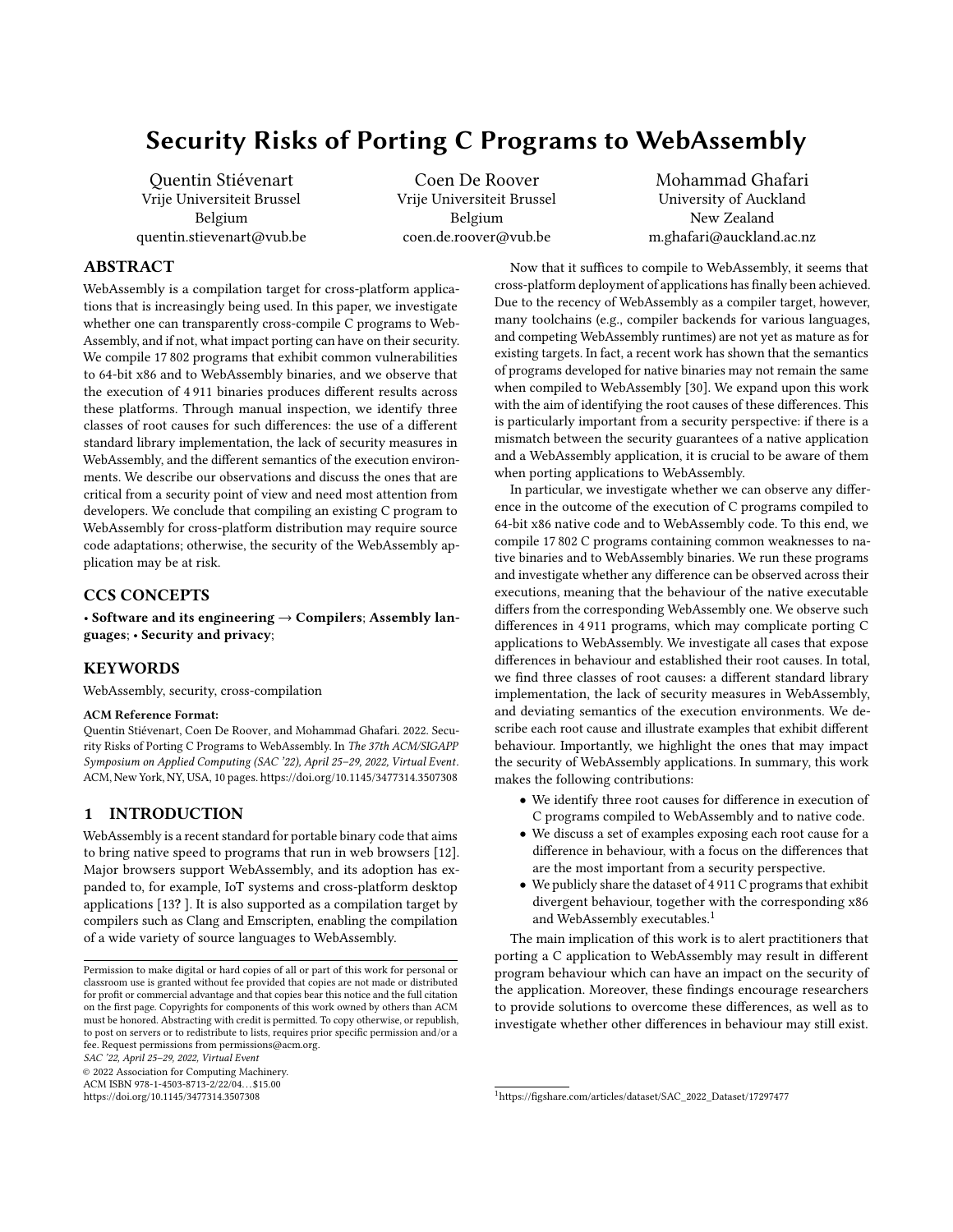The remainder of this paper is organised as follows. In Section [2,](#page-1-0) we briefly provide the necessary background information on the WebAssembly language and its security model. Section [3](#page-2-0) describes the selection of the dataset. Section [4](#page-3-0) describes our approach to identifying and investigating behavioural differences between the WebAssembly and native binaries of a program. The results of our empirical analysis are detailed in Section [5](#page-3-1) where we illustrate through a number of examples the differences that can arise when porting C applications to WebAssembly, and we explain their root causes. In Section [6,](#page-7-0) we explain the threats to validity of this work. We discuss related work in Section [7](#page-7-1) before concluding the paper in Section [8.](#page-8-0)

# <span id="page-1-0"></span>2 BACKGROUND

We provide some background information on the WebAssembly language to streamline the understanding of what we discuss in this paper. We focus on the parts of the language that are relevant to our discussion. For a full reference on the language, we refer to its specification [\[26\]](#page-9-4).

### 2.1 Execution Model

The execution model of WebAssembly is stack-based: instructions push values on and pop values from a value stack. Values can be stored in local variables and global variables, which are similar to registers. Arguments for function calls are passed through the stack; i.e., they need to be pushed on the stack beforehand. The return value of a function is the top value of the stack after executing the instructions in its body. Apart from the value stack which we described, there is no need to manually manage the call stack in WebAssembly for function calls. The actual jumping to and returning from function bodies is entirely managed by the runtime.

#### 2.2 Memory Model

A WebAssembly application contains a single linear memory, i.e., a consecutive sequence of bytes that can be read from and written to by specific instructions. Using this linear memory properly is left to the program at hand. Hence, the runtime does not restrict in any way the usage of this linear memory. For example, there is no concept of page or segment in the linear memory, unless these are implemented in the program being executed directly.

### <span id="page-1-1"></span>2.3 Application Structure

A WebAssembly application is composed of, among other components, a number of functions. Functions have a number of parameters, and their body comprises a set of instructions. Some functions can be exported, and one such function can be specified as the entry point of the program. Exported functions are made available to the runtime. For example, programs compiled with the WebAssembly System Interface (WASI) expose a \_start function, corresponding to the main function of a C program. This function will be called to start the program.

Functions have access to local variables, akin to local registers, in which they can store intermediary results. Function arguments can also be retrieved through these local variables.

An example function definition is the following:

- <sup>1</sup> (func \$main (type 4) <sup>2</sup> (param i32 i32)
- (result i32)
- (local i32)
- local.get 0)

This function takes two 32-bit integers as parameters (Line [2\)](#page-1-1), and returns a 32-bit integer (Line [3\)](#page-1-1). When the function is called, the stack is initially empty and the parameters are stored in local variables 0 and 1. A third local variable is accessible as the function declares the need to access an extra local variable on Line [4.](#page-1-1) The function body consists of a single instruction on Line [5.](#page-1-1) This instruction accesses the value of the first local variable (i.e., the first argument of the function) and pushes it on the stack. After the last instruction, the function execution ends and the value remaining on the stack is the return value.

### 2.4 Example Instructions

We have seen the local.get instruction to access a local variable and push it on the stack. There exist many other instructions; those of interest are the following:

- i32.const N pushes constant N on the top of the stack.
- i32.add and i32.sub respectively add and subtract the two top values of the stack.
- local.set N pops the top value of the stack and sets the  $N^{th}$ local variable to this value. local.tee N works similarly, but leaves the stack untouched.
- i32.store takes two values from the stack and stores the first value at the address pointed to by the second value in the linear memory.

Finally, note that there are variations of these instructions such as i64.const, which pushes a 64-bit integer value on the stack, or i32.store8 offset=N which stores a byte in the memory with the given offset.

### 2.5 Stack Memory Management

WebAssembly applications also have access to a number of global variables, which are accessed and modified similarly to local variables, but through the global.get and global.set instructions. C compilers like Clang rely on the first global variable, which we call g0, to model the stack memory of the C program they compile using the linear memory of WebAssembly: g0 acts as the stack pointer. The portion of the linear memory starting at g0 is therefore used to store stack-allocated data. A common pattern encountered in WebAssembly applications compiled from C that need to allocate space for stack data is therefore the following:

- 1 global.get 0
- <sup>2</sup> i32.const 64
- <sup>3</sup> i32.sub
- <sup>4</sup> global.set 0 ;; g0 becomes g0-64
- <sup>5</sup> [...] ;; function body
- <sup>6</sup> global.get 0
- <sup>7</sup> i32.const 64
- <sup>8</sup> i32.add
- <sup>9</sup> global.set 0 ;; restore value of g0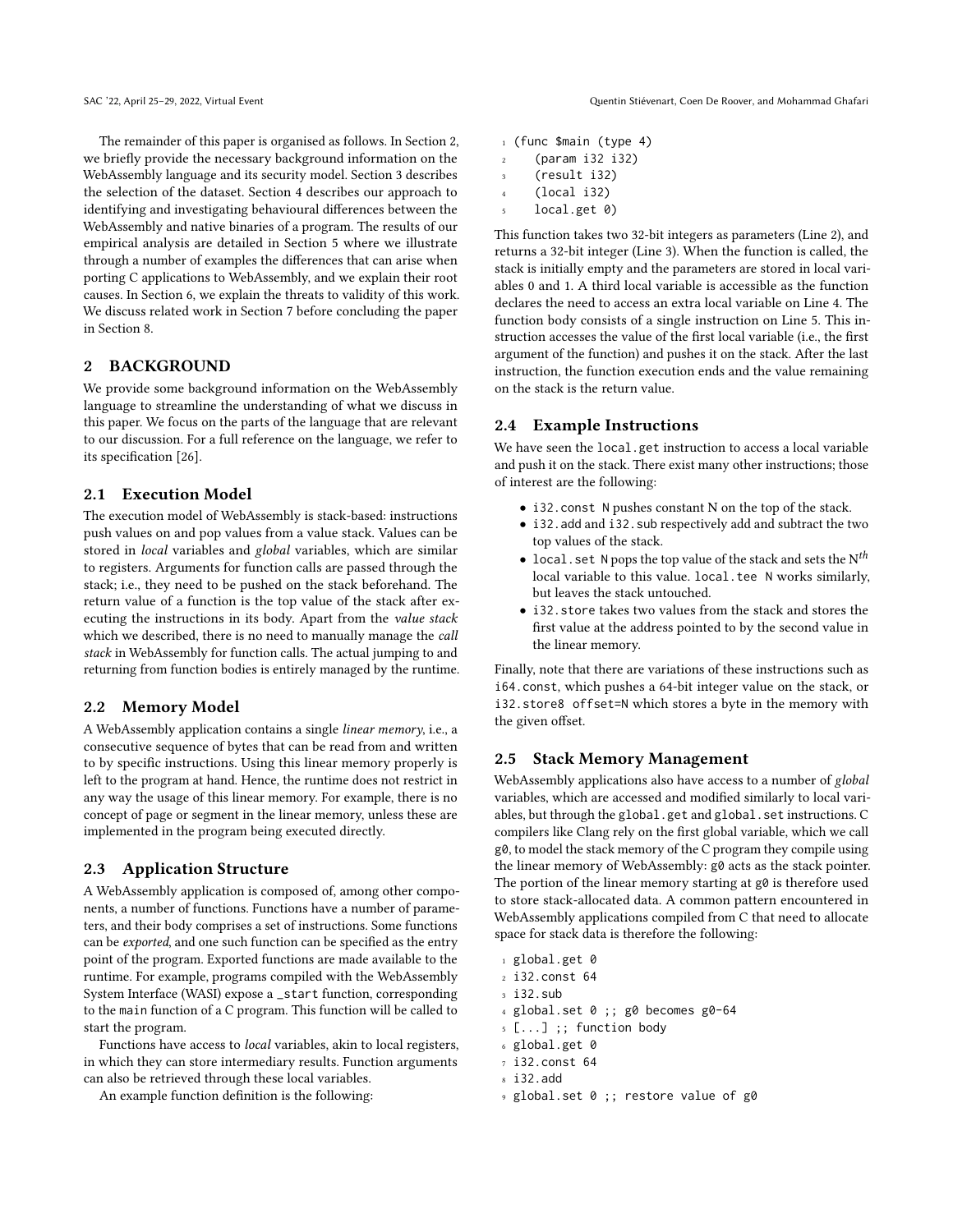This excerpt takes the current stack pointer (global.get 0), decreases it by 64, and updates the stack pointer (global.set 0). This effectively allocates 64 bytes of data onto the stack. The rest of the function body can therefore store data in that portion of the memory. When the allocated memory is not needed anymore, the stack pointer is restored to its original value (Lines 6-9).

### 2.6 Security Model

The WebAssembly standard has been designed with security in mind, as evidenced among others by the strict separation of application memory from the execution environment's memory. Being executed in a sandbox, a compromised WebAssembly binary cannot compromise the browser or any other kind of runtime that executes the binary [\[12](#page-9-1)? ].

Moreover, WebAssembly includes several features that aim at limiting the impact of a vulnerability being exploited. Unlike in x86, the return address of a function in WebAssembly is implicit and can only be accessed by the execution environment. This precludes among others return-oriented programming attacks, and reduces the potential for stack-smashing attacks. As another example, Web-Assembly supports function pointers but only in so-called indirect calls for which the target function is determined by a staticallydefined table. This again limits the range of control flow exploits that are possible through function pointers: only those functions that are declared to be possible targets of indirect calls can be called indirectly, which prevents calling arbitrary functions available in the application.

### 2.7 WebAssembly Vulnerabilities

Despite the sandbox in which they are executed and the overall security-minded design of the instructions of the language, Web-Assembly binaries may still suffer from a number of security vulnerabilities [\[17\]](#page-9-5) rendering them easily exploitable – sometimes easier than native code. For example, the use of critical functions such as eval or exec in a binary enables arbitrary code execution. The eval function enables evaluating arbitrary pieces of JavaScript on the browser executing the WebAssembly application. If one such function can be the legitimate target of an indirect call, and if the WebAssembly application is prone to buffer overflows that can rewrite function pointers for example, then the WebAssembly application may see its control-flow redirected to call it with untrusted data [\[18\]](#page-9-6). Although sandboxing precludes the need for provisions to protect the host from stack smashing and the likes, a WebAssembly application may still be prone to vulnerabilities that could allow arbitrary code execution of JavaScript for example [\[18\]](#page-9-6).

### <span id="page-2-0"></span>3 DATASET

For our empirical analysis, we rely on the Juliet Test Suite 1.3 for  $C^2$  $C^2$ of the Software Assurance Reference Dataset [\[3\]](#page-8-1), released in October 2017 and which has been used to compare static analysis tools that detect security issues in C and Java applications [\[6\]](#page-8-2). It contains 54 484 test cases illustrating 118 different common weaknesses (CWE) that can arise in C programs. Each test case consists of a C program that contains a vulnerability, but no attempt to exploit it: for example, there is no attempt to reroute the control flow of the program by manipulating function pointers. As we focus on security-related differences, we chose this dataset because it exhibits common weaknesses that can cause security issues. We focus our analysis on programs that have deterministic behaviour, with the assumption that one expects such behaviour to match between the x86 binary and the WebAssembly application. Figure [1](#page-3-2) depicts our dataset selection pipeline. We conduct our empirical analysis on a machine with an AMD Ryzen Threadripper 3990X 64-Core CPU (2.9 GHz) with HyperThreading and 256 GiB of RAM.

## 3.1 Categorisation of Test Cases

The test cases from this dataset are decomposed into 118 weaknesses, where for each weakness test cases are decomposed in further categories. All test cases within one such category rely on the same mechanism to trigger the weakness, but test cases within one category differ slightly in their control flow. For example, the test case called CWE121\_Stack\_Based\_Buffer\_Overflow\_ \_dest\_char \_alloca\_cpy\_01.c contains a stack-based buffer overflow (CWE 121), triggered by using a char buffer allocated with alloca and copied into with strcpy. This test case has 50 variations, each identified by a different number suffix and demonstrating different usages of the same functions to trigger the stack-based buffer overflow. Variations can, for instance, feature a more complex control flow stemming from additional conditionals. In total, there are 1258 categories in the dataset. We group programs per categories when we need to manually inspect them.

#### 3.2 Pre-processing

In order to be able to compare runs of the program across the two configurations (WebAssembly and native), we remove any source of controllable non-determinism in the programs so that multiple runs are expected to produce the same results. To do so, we replace all calls to rand() with the constant 1. This choice is made because, after manual investigation of the programs in the Juliet Test Suite that call rand(), most are using the return value as a condition to execute the unsafe behaviour it contains. This does not mean however that all sources of non-determinism have been eliminated: programs can depend on uninitialised memory for example and exhibit non-deterministic behaviour. We will filter out such programs and do not consider them in our empirical analysis, as comparing non-deterministic programs based on their output will produce false positives when detecting differences of behaviour between the compilation targets.

# 3.3 Compilation of Test Cases

Each of the test cases can be configured to exhibit only the safe behaviour, only the unsafe behaviour, or both. We configure the dataset to include both behaviours when compiled. We are interested in particular in the unsafe behaviour, as we expect it to uncover more differences than the safe behaviours. However, in case there are no differences in the unsafe behaviour, there could still be potential differences in the safe behaviour too, which is why we consider both configurations at the same time. A program compiled with the configuration both will first execute its unsafe behaviour, and then execute its safe behaviour.

<span id="page-2-1"></span><sup>2</sup><https://samate.nist.gov/SARD/testsuite.php>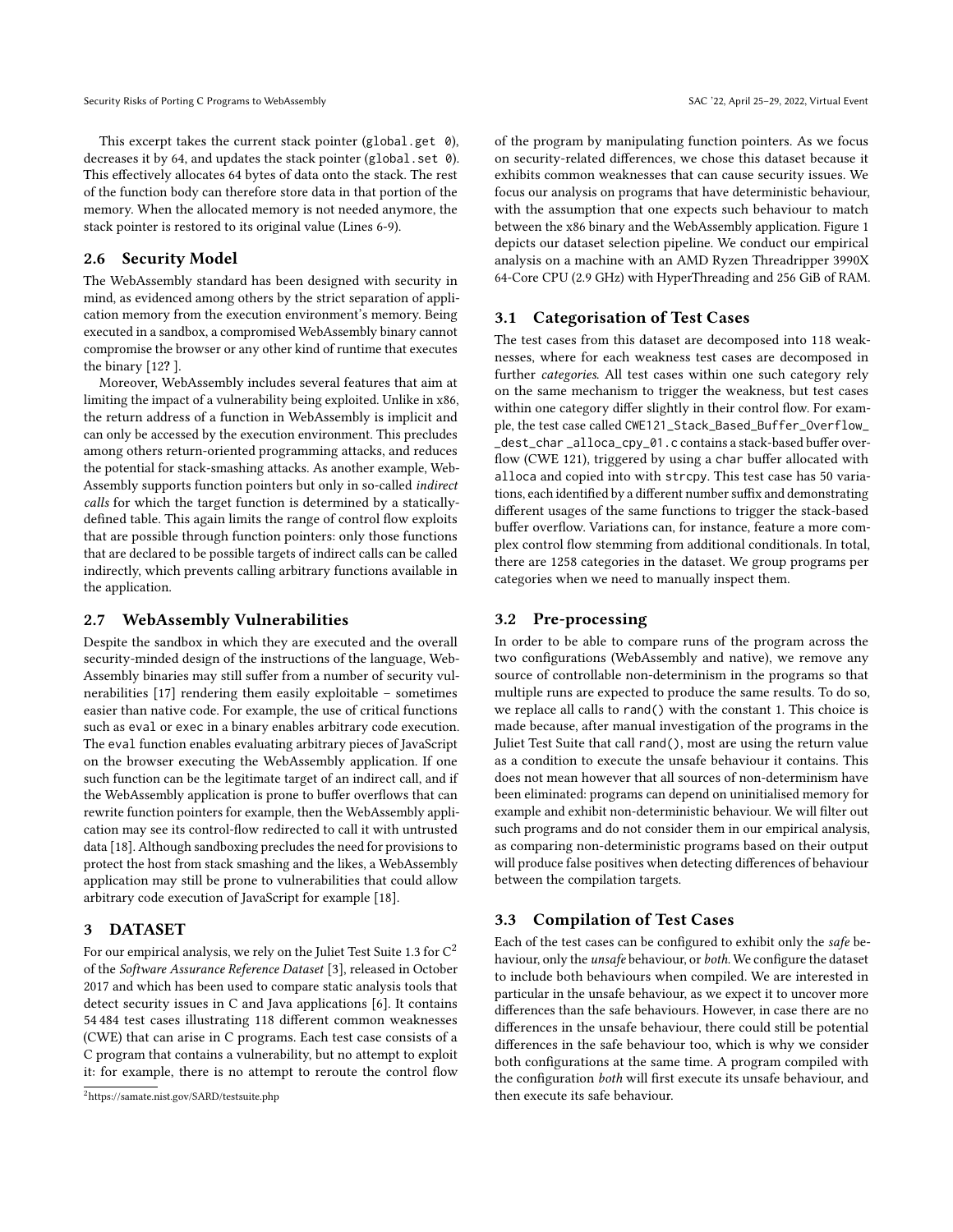<span id="page-3-2"></span>

Figure 1: Dataset selection pipeline

We compile each test case to WebAssembly and to 64-bit x86 with Clang  $v12.0.1<sup>3</sup>$  $v12.0.1<sup>3</sup>$  $v12.0.1<sup>3</sup>$ , the latest version available when we performed our analysis in September 2021, with the default flags and the -O2 level of optimisations to reflect a real-world scenario.

We filter out programs that cannot be compiled to WebAssembly, as some programs depend on system-specific functions or on features that are not yet supported by WebAssembly, such as threads or sockets. In total, out of the 54 484 test cases, 19 534 can be compiled (36%).

# 3.4 Selection of Deterministic and Terminating Programs

Because we want to compare the results of running each binaries, we need to ensure that each binary produces deterministic results. As mentioned before, we did ensure that controllable sources of non-determinism (i.e., rand) are deterministic. The goal here is to remove programs that contain non-controllable sources of nondeterminism. To that end, we first run each version of each program 10 times: if we notice that either the x86 executable or the WebAssembly executable is non-deterministic, we filter out this program. We manually inspected that each of the filtered out programs indeed had non-deterministic behaviour. Note that none of the programs in our dataset feature concurrency, as threads are not (yet) supported in WebAssembly.

Some of the programs in the Juliet Test Suite also expose nonterminating behaviour through programs that indefinitely print new output. Because the output of such programs will differ between their x86 and WebAssembly versions due to speed differences, we also exclude such programs from our empirical analysis. We identify them by running each program with a timeout of 100 seconds and by excluding those that fail to terminate within the time limit. This leaves us with 17 802 programs in total, which form our dataset.

# <span id="page-3-0"></span>4 RESEARCH METHOD

We describe the process that we followed in order to analyse the programs in our dataset.

### 4.1 Identifying Different Execution Behaviour

For each program, we have two executables: one compiled to 64-bit x86 native code, and one compiled to WebAssembly. We run each executable with a timeout of 100 seconds, and record its outcome in terms of return code (e.g., successful exit or crash) and in terms of standard output. The programs are executed on a machine running

Linux 5.4.0, and the WebAssembly applications were run with the Wasmer  $2.0.0<sup>4</sup>$  $2.0.0<sup>4</sup>$  $2.0.0<sup>4</sup>$  WebAssembly runtime, the latest version available at the time of writing. In total, our analysis spent 2h10 compiling to WebAssembly, 1h05 compiling to x86, 8h59 running WebAssembly applications, and 32 minutes running x86 binaries.

We then compare, for each program, the outcome of the native and WebAssembly binaries: in case there is a mismatch, this is an example of a difference in behaviour. We do notice a non-negligible subset of test cases for which both configurations produce different results: 28% of the dataset (4 911 programs) exhibit different behaviour exhibit different behaviour in their native version and in their WebAssembly version. We make this dataset of C sources, WebAssembly binaries, and x86 binaries publicly available.<sup>[5](#page-3-5)</sup>

### 4.2 Manual Analysis

In total, there are 318 categories across 40 CWEs present in this set of programs that exhibit differences. We manually inspect 3 programs for each category, and check that all other programs in the same category which are marked as producing different behaviour, follow the same pattern of difference. For example, when 3 programs from the same category result in the same error in their native version but run to completion in WebAssembly, we check that, among the other programs that exhibit differences from that category, all their native version result in the same error, and all their WebAssembly version run to completion. Among a category, the core of the program remains the same but only differs in terms of control flow.

## <span id="page-3-1"></span>5 FINDINGS

We present the differences that we encountered, through various examples. As a summary of our findings, we extract the following three main root causes that explain these differences:

- Differences due to a mismatch in the standard library implementations used for each binary. When compiling to a native binary, the OS's implementation of the standard C library is used (in our case, glibc), while when compiling to WebAssembly it is the standard library provided by the WebAssembly System Interface (WASI), which is based on the musl standard library. Multiple differences occur from this use of a different implementation.
- Differences due to missing security protections. When something supposedly bad happens in native code, it can happen that the program crashes. This may be due to compiler

<span id="page-3-4"></span><sup>4</sup><https://wasmer.io/>

<span id="page-3-3"></span><sup>&</sup>lt;sup>3</sup>All Clang flags and their default values are listed on the relevant documentation page: <https://clang.llvm.org/docs/ClangCommandLineReference.html>

<span id="page-3-5"></span><sup>5</sup>[https://figshare.com/articles/dataset/SAC\\_2022\\_Dataset/17297477](https://figshare.com/articles/dataset/SAC_2022_Dataset/17297477)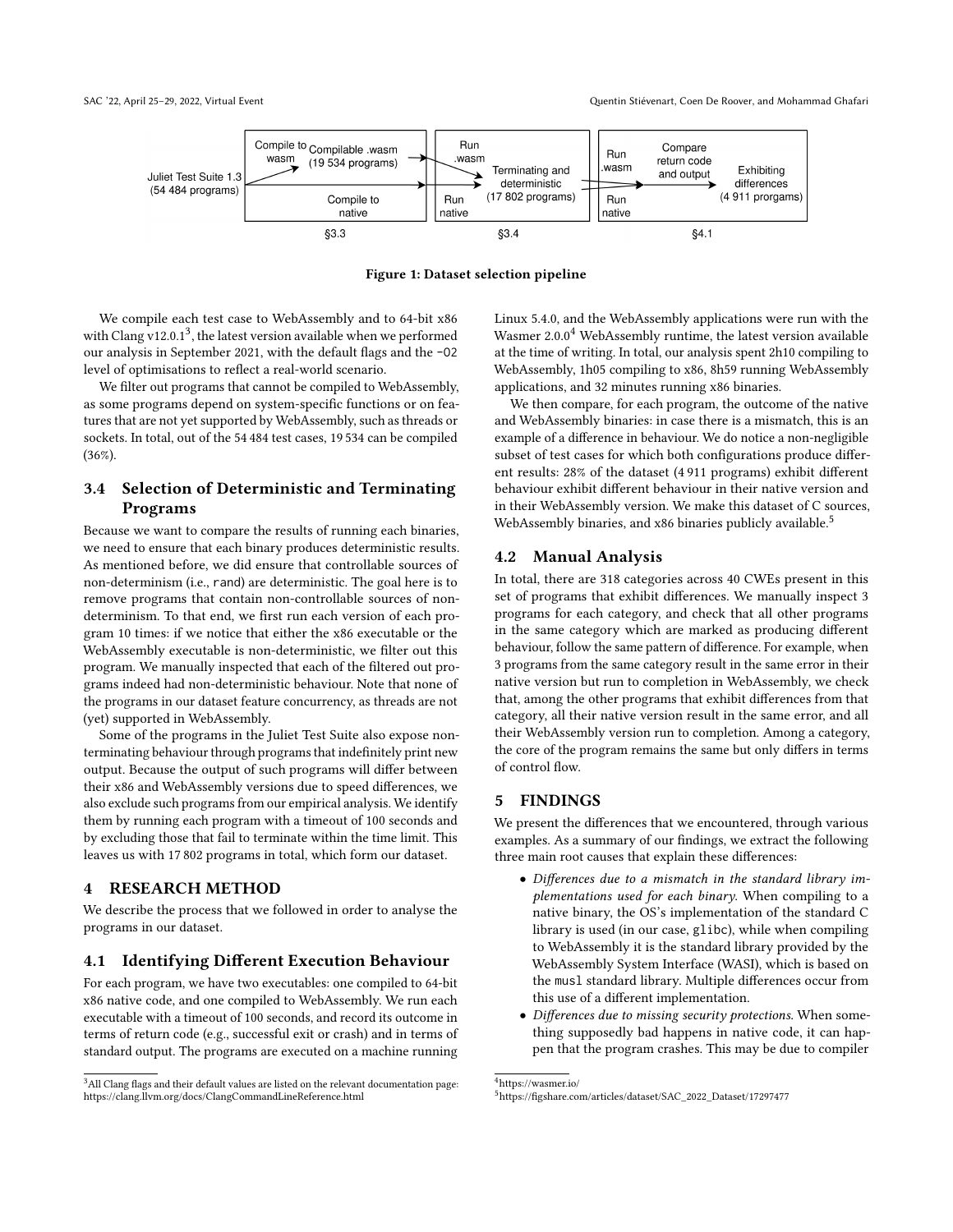protections or to OS-level protections. This is on purpose to avoid possible exploitation of this program, and can be detected by instrumentation added to the binary by the compiler, or directly at the hardware level. However, we notice that some of these protection mechanisms do not have an equivalent in WebAssembly, and the program therefore runs to completion.

• Differences due to specifics of the execution environments of each binary. There is behaviour that is specific to an execution environment and architecture, and the specifics of the WebAssembly platform can produce behaviour that is different from a native program executed on an 64-bit machine.

We summarise how these root causes are encountered in Table [1.](#page-5-0)

### 5.1 Security-Critical Differences

We first focus on the differences that can have critical implications in terms of the security of an application, when compiled to WebAssembly.

malloc/free implementation. In order to compile C code to Web-Assembly, we use the WebAssembly System Interface (WASI), which itself relies on the musl standard library instead of the standard library provided by the OS, which in our case is glibc. As a result, the implementation of standard library functions that are related to memory allocation and de-allocation see some difference in their behaviour, which may result in security concerns.

Consider the following code. A buffer of 100 bytes is allocated on Line 1 and initialized on Line 2. On Line 3, the pointer pointing to that buffer is incremented by 10, resulting in the pointer pointing to somewhere in the middle of the buffer afterwards. Finally, free is called with that pointer, which is an unsafe operation because free should always be called on the beginning of a dynamically allocated buffer.

```
\frac{1}{1} char *data = malloc(100 * sizeof(char));
```

```
2 strcpy(data, SOURCE);
```

```
3 \text{ data } += 10;
```

```
4 free(data);
```
When compiled to native code, this situation is properly handled by free: it prints the error free(): invalid pointer and aborts the program (SIGABRT). However, the WebAssembly application continues its execution after performing the free operation. As a result, due to a programmer error on Line 3, it could be the case that sensitive data remains accessible during the rest of the execution of the program.

This is an important difference that may extend beyond the use of musl, as many custom implementations of malloc and free for WebAssembly exist and are used in practice [\[15\]](#page-9-7), and such differences in behaviour could be encountered in other implementations. In total, we encountered this difference in 259 programs. An example program that exhibits this difference is CWE761\_Free\_Pointer \_Not\_at\_Start\_of\_Buffer\_\_char\_fixed\_string\_01.c.

<span id="page-4-0"></span>Missing Stack-Smashing Protections. Code compiled to WebAssembly does not contain stack-smashing protections such as stack canaries. As a result, programs in which a stack smashing occurs and therefore may crash when executed natively, will see the corresponding

overflow always undetected in WebAssembly. Consider the following code.

```
1 char * data;
2 char dataBadBuffer[50];
3 data = dataBadBuffer;
4 \text{ data} [0] = ' \0;
5 char source[100];
6 memset(source, 'C', 100-1);
7 source[100-1] = '\0';
s for (i = 0; i < 100; i++) {
      data[i] = source[i];10 }
11 data[100-1] = '0';12 printLine(data);
```
This code allocates a destination buffer of 50 elements in the stack memory on Line [2,](#page-4-0) and a source buffer of 100 elements on Line [5,](#page-4-0) before copying the entire contents of the source buffer to the destination buffer through the loop on Line [8.](#page-4-0) However, because the destination buffer is too small, elements will be copied outside of the destination boundary.

We perform a manual inspection of the native x86 executable with radare2<sup>[6](#page-4-1)</sup>. It operates as one would expect from the C source code, but it contains the following addition at the end of the compiled function:

```
mov rax, qword fs:[0x28]
mov rcx, qword [var_8h]
cmp rax, rcx
jne 0x12b7 ;; jump to final call instruction
add rsp, 0xc0
pop rbp
ret
call sym.imp.__stack_chk_fail ;; address 0x12b7
```
This is the code that checks the stack canary generated by the compiler and stops the program's execution when a stack overflow is detected. The canary is the value of the stack pointer before the execution of the function, and it is compared to the stack pointer after the execution of the function. If an inconsistency is detected, the execution of the program is aborted by calling \_\_stack\_chk\_fail.

The C excerpt compiles to the following WebAssembly:

```
1 (func $main (type 4)
     2 (param i32 i32) (result i32)
3 (local i32)
     global.get 0
     5 i32.const 64
     i32.sub
     local.tee 2 ;; 12 = g0-64global.set 0 ;; g0 = g0-649 i32.const 0
10 \qquad \ldots11 local.get 2 ;; [g0]
12 i32.const 67 ;; ['C', g0]
13 i32.const 99 ;; [99, 'C', g0']
14 call $memset
     local.tee 2
```

```
6https://rada.re/n/
```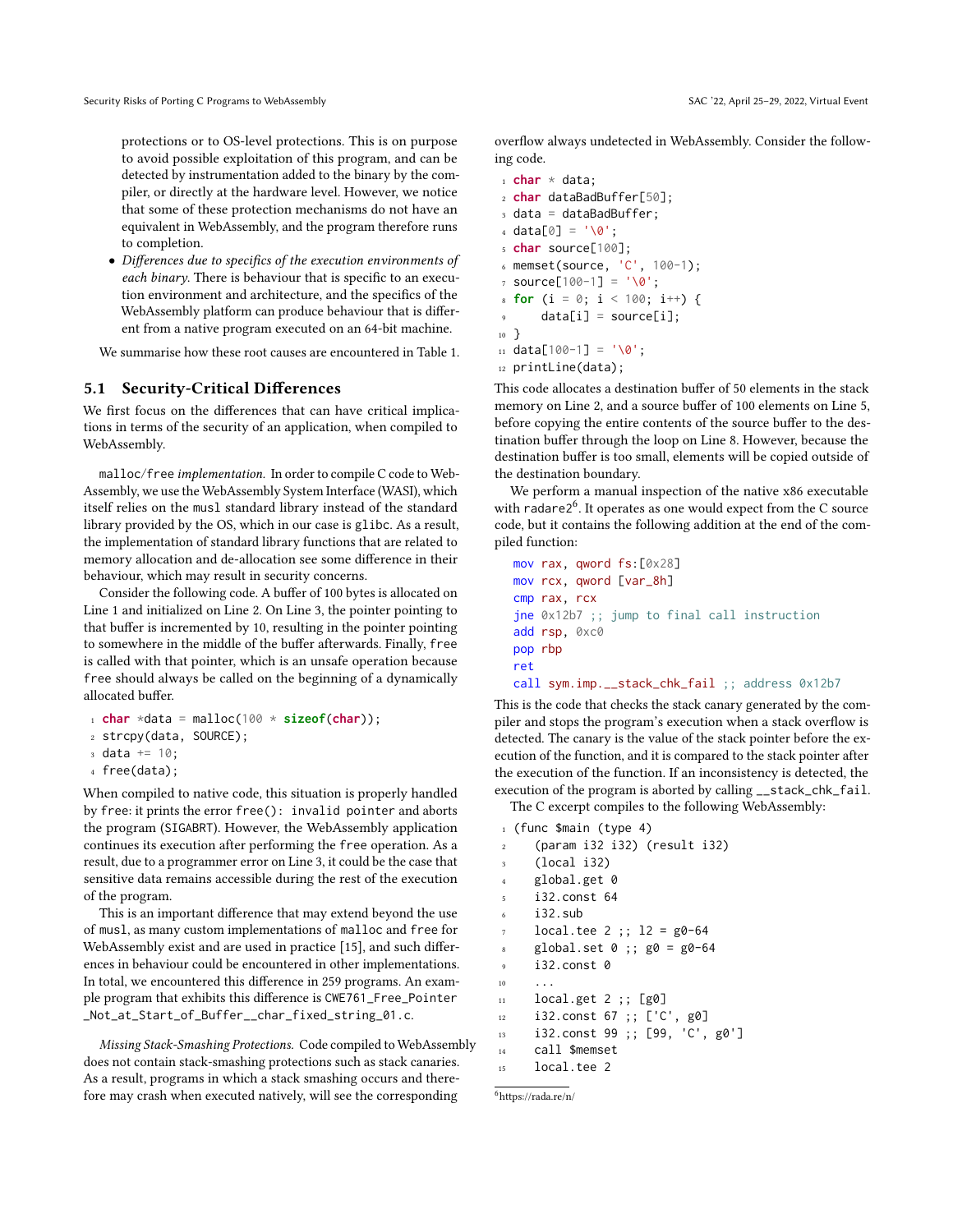<span id="page-5-0"></span>

| Root cause                   | Due to             | Programs affected |
|------------------------------|--------------------|-------------------|
| Different standard library   |                    | 3574              |
|                              | Wide characters    | 3253              |
|                              | malloc/free        | 259               |
|                              | puts               | 36                |
|                              | printf             | 26                |
| Security protections         |                    | 769               |
|                              | Stack smashing     | 626               |
|                              | Memory protections | 143               |
| <b>Execution environment</b> |                    | 444               |
|                              | Uninitialised data | 382               |
|                              | Size of pointers   | 26                |
|                              | Size of numbers    | 18                |
|                              | OS' environment    | 18                |
|                              | Memory layout      | 18                |

| Table 1: Breakdown of root causes and actual differences. |
|-----------------------------------------------------------|
|-----------------------------------------------------------|

<sup>16</sup> i32.const 0

<sup>17</sup> i32.store8 offset=99

 $\ldots$ )

We notice that the source buffer has been inlined; the generated code operates directly on the destination buffer. Line [8](#page-4-0) moves the stack pointer (g0) up by 64 bytes to allocate stack space for the destination buffer. The memset call on Line [14](#page-4-0) fills it with 99 C characters. Afterwards, Line [17](#page-4-0) writes the final null character to position 99 of the destination buffer. Note that because the destination buffer has only been allocated 64 bytes, these operations will result in a stack overflow. However, we do not observe the presence of a stack protection mechanism in the WebAssembly code, and executing the WebAssembly application will not result in a crash, letting the overflow occur silently.

We observe this difference in behaviour in 626 programs. An example program that exhibits this difference is CWE665\_Improper \_Initialization\_\_char\_cat\_01.c.

Missing Memory Protections. A number of differences are caused by memory protections being present in x86 but not in WebAssembly. As a result, a native executable will crash with a segmentation fault (SIGSEGV), usually being detected at the hardware level. However, in WebAssembly, there is no equivalent protection as there is no concept of page or segment in the linear memory. The linear memory is a contiguous block of bytes, and there is no restriction in reading from or writing to it.

For example, buffer underwrites are a situation where data is copied before its destination buffer. In native code, underwrites can be detected at the hardware level, or through some form of bounds checking, and a program performing an underwrite will often crash with an address boundary error. However, in WebAssembly, such underwrites remain undetected and the program continues to run.

This situation is encountered in the following example. A buffer of 100 bytes is allocated and filled in Line 1-4. On Line 4, the data variable points to 8 bytes before the buffer, and therefore to an invalid location. Line 9 copies a source buffer of 100 bytes at the location pointed by data, resulting in a buffer underflow.

```
1 char *dataBuffer =
```
- <sup>2</sup> (**char** \*)alloca(100\***sizeof**(**char**));
- $3$  memset(dataBuffer, 'A',  $100-1$ );
- <sup>4</sup> dataBuffer[100-1] = '\0';
- $5$  data = dataBuffer 8;
- char source[100];
- memset(source, 'C', 100-1);
- $source[100-1] = '0';$
- <sup>9</sup> strcpy(data, source);

We observe this difference in behaviour in 143 programs. An example program that exhibits this difference is CWE124\_Buffer \_Underwrite\_\_wchar\_t\_alloca\_cpy\_01.c and

# 5.2 Non-Security-Critical Differences

We briefly present other behavioural differences we encountered. These differences are of less importance when it comes to the security of the application, but are nonetheless useful to be aware of when porting a C application to WebAssembly.

Different Standard Library Implementation. As mentioned previously, programs compiled to WebAssembly with the WebAssembly System Interface (WASI) rely on the musl libc implementation. In contrast, when they are compiled to native code in our setup, they rely on glibc. This difference in standard library implementation results in several behavioural differences. Besides the different behaviour of malloc and free, which we consider a critical difference and covered in the previous section, a number of other functions exhibit differences. In our dataset, we found behavioural differences that can be linked to the following elements of a standard C library.

• Wide character's mode for wprintf (3253 programs). In native code, wprintf has the default behaviour of not printing anything to the console unless fwide(stdout, 1) has been called before. However, in WebAssembly, we observe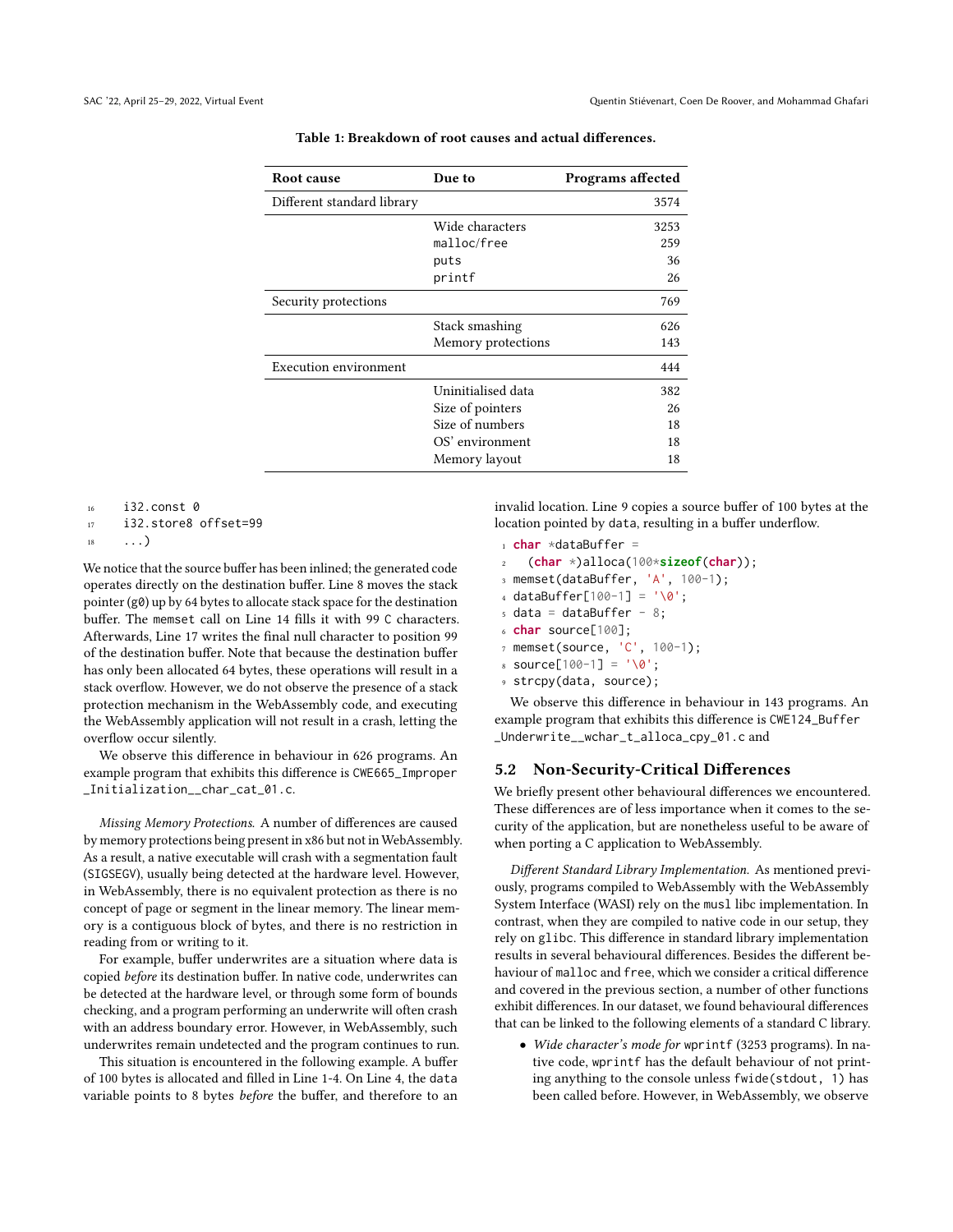that by default, wprintf does print to the console, resulting in the output to differ compared to the native executables. An example programt htat exhibits this difference is CWE126\_Buffer\_Overread\_\_CWE170\_wchar\_t\_loop\_01.c

- puts return value (36 programs). Functions puts and fputs return a non-negative number upon success. The return value however depends on the libc implementation: in musl, 0 is returned upon success, while in glibc, a positive number is returned. This results in a divergent behaviour for some CWE253 benchmarks (Incorrect Check of Function Return Value), which check whether the return value of fputs is 0. An example program that exhibits this difference is CWE253\_Incorrect\_Check\_of\_Function\_Return\_Value\_ \_char\_fputs\_01.c.
- Missing arguments to printf (26 programs). Calls to printf with missing arguments behave differently. For example, printf("%s") prints some "garbage" when executed on x86, but prints (null) when executed in WebAssembly, indicating a different implementation of printf from musl. An example program that exhibits this difference is CWE134 \_Uncontrolled\_Format\_String\_\_char\_console \_vfprintf\_44.c.

Security Protections. We covered the critical differences in the previous section. We did not encounter any difference in terms of security protection that we considered non-critical.

Semantic Differences in Execution Platforms. The remaining differences can be traced back to the WebAssembly and native execution platforms.

- Size of pointers (26 programs). On a 64-bit machine, pointers are 8 bytes long, while in WebAssembly they are 4 bytes. Hence, the return value of sizeof(void \*) differs between the two, resulting in observable differences in execution. An example program that exhibits this difference is CWE789 \_Uncontrolled\_Mem\_Alloc\_\_malloc\_char\_fgets\_01.c.
- Different number sizes (18 programs). This is related to the previous point: long does not have the same size in Web-Assembly as on a 64-bit machine. Therefore, we observe differences for example in the return value of strtol when it results in an overflow and therefore returns LONG\_MAX as the default value, which is set to  $2^{63} - 1$  on a 64-bit machine, while in WebAssembly it is set to 2<sup>32</sup>-1. An example program that exhibits this difference is CWE391\_Unchecked\_Error \_Condition\_\_strtol\_01.c.
- Uninitialised data behaviour (382 programs). Relying on unitialised data in C is considered as an undefined behaviour. In native code, accessing uninitialised data may trigger a SIGSEGV error or result in garbage being treated as data. In WebAssembly however, the linear memory is initially filled with 0s. As an example, printing a string that is not nullterminated in native code may print garbage after the string, while in WebAssembly, the byte that follows the string often is 0, which acts as the null terminator. In other cases, when the WebAssembly application reads from outside of the expected bounds, it can reach data that has already been

written to, while a native application will crash or reach different data. We therefore encounter differences in output. Similarly, accessing a pointer whose value is NULL can also trigger a SIGSEGV error or use uninitialised data. In Web-Assembly however, in both situations the program continues its execution and uses data that is set to 0. The following example demonstrates this: \*pointer is 0 as it is not initialised, hence printing \*data prints a string that contains only the character \0.

**double** \*\*pointer = (**double** \*\*)alloca(**sizeof**(**double** \*)); **double** \*data = \*pointer; printDoubleLine(\*data);

An example program that exhibits this difference is CWE457 \_Use\_of\_Uninitialized\_Variable\_\_char\_pointer\_01.c.

• Different execution environments (18 programs). We observed some differences due to the execution environment being different in WebAssembly and in native code. For example, the getenv function can be used to access the executable's environment variables. In the native binary, the environment is inherited from the process that launched it, and it contains environment variables defined by the user (e.g., PATH). With wasmer however, the environment is initially empty unless specified otherwise. An example program that exhibits this difference is CWE526\_Info\_Exposure\_Environment \_Variables\_\_basic\_01.c.

### 5.3 Discussion

We observed multiple differences in behaviour between a C application compiled to native code and compiled to WebAssembly. We see that porting a C application to WebAssembly may not be as easy as switching compiler flags. Although it is not always clear who is responsible for these differences (i.e., are they the responsibility of the programmer, the standard library, the compiler, or the runtime?), it is important to identify them. Moreover, we believe that addressing them earlier in the development pipeline is to be preferred: having the same security measures put in place by the compiler across compilation targets is a desirable property.

Differences with security implications. Most importantly, there are a number of differences that may have a serious impact on the security of the program. Even though WebAssembly has been designed with security in mind so that for example, control-flow hijacking attacks through e.g., return oriented programming are impossible, and even though WebAssembly is executed in a sandboxed environment, there are still some concerns. For example, the design documents of WebAssembly state that "common mitigations such as [...] stack smashing protection (SSP) are not needed by WebAssembly programs", while clearly WebAssembly applications can be the target of overflow-based attacks as we have seen with the missing stack-smashing protection differences: stack smashing may cause a native program to crash due to compiler protections, while the program will continue its execution in WebAssembly. In practice, exploiting such a vulnerability may be more complicated in WebAssembly than in a native binary: the call stack does not reside in WebAssembly's linear memory where the overflow happens, and typical stack smashing exploits are therefore prevented.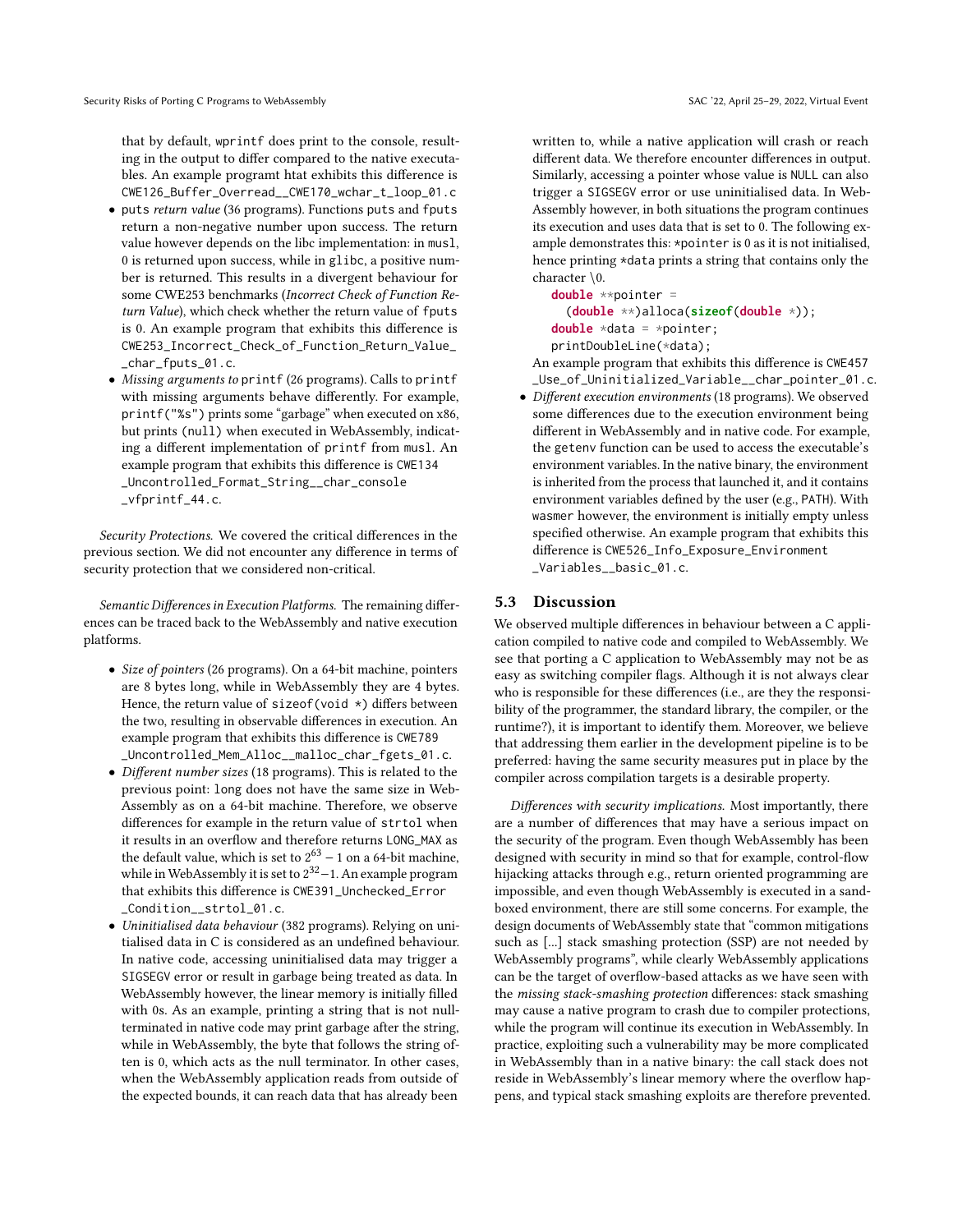However, the buffer overflow goes undetected and may overwrite data used later in the program, potentially controlling the future of the program's control flow. Even though the program remains sandboxed in its environment, the control or data flow of the program may be exploited by an attacker. This is particularly important for server-side WebAssembly applications, for example executed on the wasmer environment, or integrated in Node.js applications. For example, Node.js applications relying on vulnerable WebAssembly code could then be prone to remote code execution attacks [\[17\]](#page-9-5). Similarly, WebAssembly applications do not feature the same memory protection as native binaries, resulting in different outcomes in case of, for example, buffer underwrites. A final critical difference is related to the memory allocation functions. It has been observed that a non-negligible set of WebAssembly applications relies on non-standard allocators: no less than 11 allocators have been found in the wild by Hilbig et al. [\[15\]](#page-9-7), with 38% of the programs relying on a custom allocator. The use of a non-standard allocator can be motivated by the importance of minimizing code-size when deploying applications on the Web, and by the use of toolchain-specific allocators, e.g., provided by Emscripten, the Go, Rust, or AssemblyScript toolchains. Such differences may be observed with other memory allocators that are used in practice when compiling to WebAssembly.

Other differences without security implicitaions. There are a number of additional differences to be aware of when porting an application to WebAssembly, even though these have a lesser impact on the security of the application. These are related to the use of different standard libraries and to the different semantics of the execution platforms. Regarding the standard library, musl is an established alternative to glibc, which has seen its first stable release 10 years ago and has been used in many Linux distributions as the default standard library. However, we still observe non-negligible differences of behaviour with glibc. This indicates that one has to remain careful when porting an application to WebAssembly.

Reliance on undefined behaviour. An important aspect is that the code discussed here sometimes relies on undefined behaviour. Even though this means that compilers are allowed to transform such programs and that there is no guarantees about their execution, it is important to know how such behaviour may differ across different compilation targets.

As a result from our empirical evaluation, we see that besides a number of non-critical differences in the execution of C application compiled to WebAssembly with respect to their native code execution, there are three differences that have an impact of the security of a C application when ported to WebAssembly.

### <span id="page-7-0"></span>6 THREATS TO VALIDITY

We identify three main threats to validity. First, a threat to external validity is that we rely on an existing test suite of programs with known vulnerabilities. The set of vulnerabilities included in this test suite may not be exhaustive, and the root causes we identified may therefore not be exhaustive either. The latest release of the Juliet Test Suite dates from 2017, and there could be other vulnerabilities or patterns to express them that are not present within the test suite. For instance, one aspect missing in the programs

we inspected is the use of function pointers. We selected all programs that could be compiled to WebAssembly and that exhibited deterministic behaviour when ran multiple times, in order to enable the comparison. There could however be differences between the behaviour of the WebAssembly binary and the native binary for non-deterministic programs, although these require a much more careful analysis and are beyond the scope of this paper. Similarly, we replaced calls to rand by the constant 1 to avoid unnecessary non-determinism. This has no impact on the differences that we have encountered (i.e., no false positives) nor on the identification of their root causes, but this does imply that some differences may have been missed (i.e., potential false negatives).

A threat to internal validity is the fact that we focus on inconsistencies which are exhibited through differences in the program outcome, both on the level of the return code and of the standard output. Programs may produce the same output, yet have different semantics depending on the execution platform. Identifying different behaviour for programs that result in the same outcome is something that requires a thorough analysis of programs which we leave for future work.

Finally, another threat to internal validity regards the setup of our empirical analysis. We performed our analysis using Clang to compile programs in WebAssembly, while it is also possible to compile them using GCC with the Emscripten toolchain<sup>[7](#page-7-2)</sup>. We leave a comparison to the results of GCC for future work. Moreover, all executables were run on a Linux platform with the wasmer runtime; results may differ on another architecture, platform or with another runtime. We performed our analysis using -O2 as the optimisation level. Repeating the analysis under alternative compiler configurations could highlight more root causes of divergence.

# <span id="page-7-1"></span>7 RELATED WORK

The number of security issues has increased in the past years, and only a tiny group of developers are responsible to address such issues [\[4\]](#page-8-3). Therefore, researchers and practitioners have put great effort in identifying and resolving security risks [\[8](#page-8-4)[–11,](#page-9-8) [14\]](#page-9-9). In the following, we only discuss the most relevant literature to this work.

### 7.1 WebAssembly Applications Security

WebAssembly has been designed from the start with a focus on security [? ]. Despite this focus, WebAssembly binaries may still suffer from a number of weaknesses. Lehmann et al. [\[17\]](#page-9-5) demonstrated through a number of exploits that WebAssembly binaries can be more easily exploitable than native binaries. For example, the presence of critical functions exported from the environment such as eval or exec may enable arbitrary code execution in the browser. These security risks have also been identified by McFadden et al. [\[18\]](#page-9-6).

A recent study of the usage of WebAssembly in a wide range of sources (websites, code repositories, and package managers) [\[15\]](#page-9-7) demonstrates that around two thirds of WebAssembly binaries are developed in memory-unsafe languages, and are therefore prone to vulnerabilities that affect the source language. Romano et al. [\[25\]](#page-9-10) performed an empirical study of bugs in WebAssembly compilers, based on existing bug reports. Our method is not focused on

<span id="page-7-2"></span><sup>7</sup><https://emscripten.org/>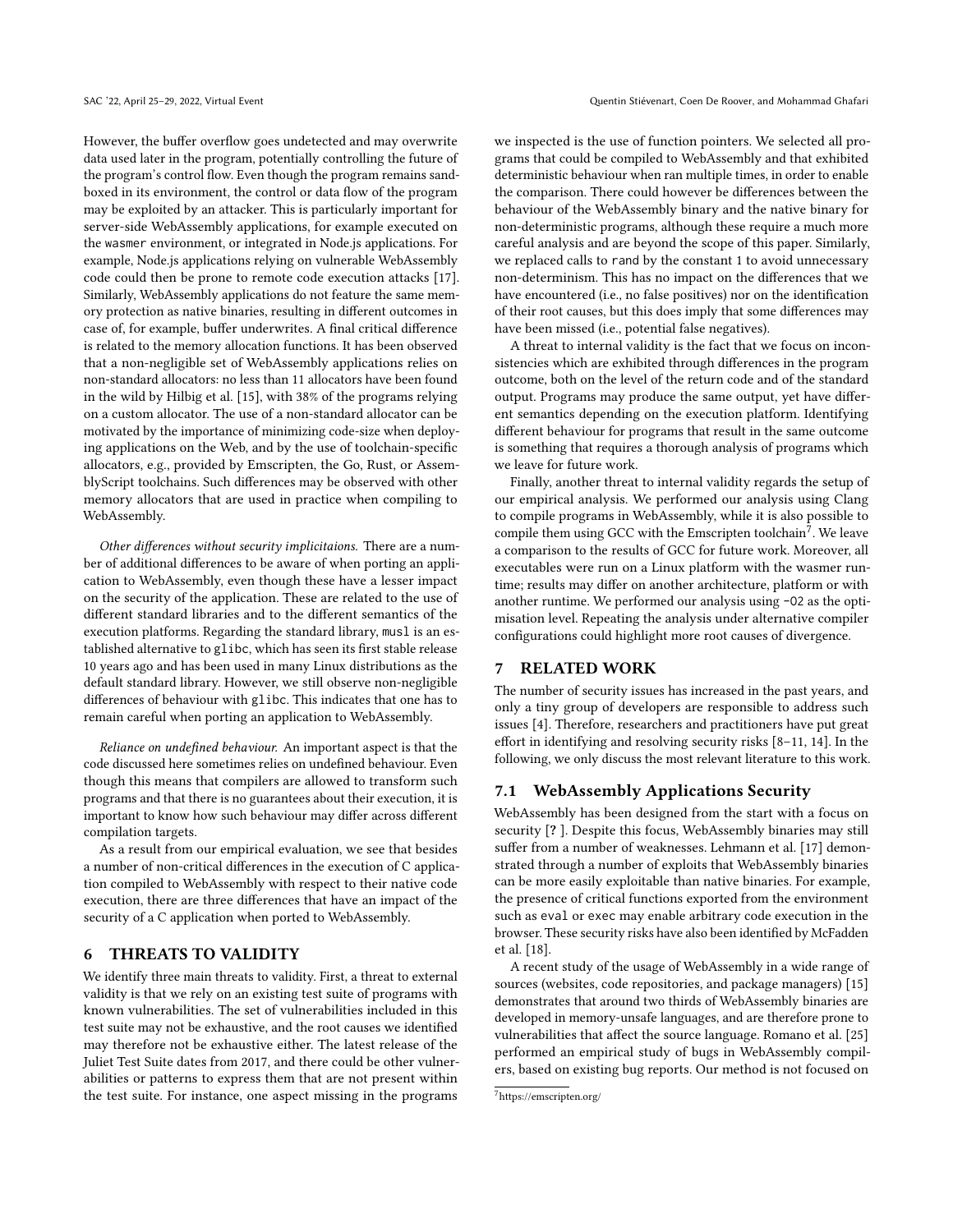Security Risks of Porting C Programs to WebAssembly SAC '22, April 25-29, 2022, Virtual Event

already fixed compiler bugs, but instead enables the detection of inconsistencies that could be potential bugs.

### 7.2 Hardening WebAssembly

There have been numerous works related to harden WebAssembly applications in order to improve their security, by extending the language, improving compilers and tools, or by improving runtimes.

Disselkoen et al. propose an extension to WebAssembly that allow developers to encode C and C++ memory semantics in Web-Assembly, by reifying segments and handles in the language [\[7\]](#page-8-5). Swivel [\[22\]](#page-9-11) is a new compiler framework that hardens WebAssembly binaries against Spectre attacks, which can compromise the isolation guarantee of WebAssembly. Arteaga et al. propose an approach to achieve code diversification for WebAssembly [\[5\]](#page-8-6), by generating multiple programs variants from an input program. This mitigates attack vectors on vulnerabilities that a application can have, after having been compiled to WebAssembly. Namjoshi et al. present a self-certifying compiler for WebAssembly [\[21\]](#page-9-12), so that the optimisations performed during compilation are generated with proofs of their correctness.

Static analysis can also help identify potential security risks in an application. Wassail [\[28\]](#page-9-13) is a static analysis framework for WebAssembly that has been used to build an information flow analysis [\[27\]](#page-9-14) in order to detect higher-level security concerns such as leaks of sensitive information.

At the level of the runtime, Ménétrey et al. [\[19\]](#page-9-15) present a trusted runtime for WebAssembly by executing the runtime inside a trusted execution environment such as Intel SGX, thereby diminishing the potential impact of vulnerabilities. Nieke et al. [\[23\]](#page-9-16) also rely on SGX to improve host security in the context of using WebAssembly binaries for edge computing. Solutions based on mechanisms similar to SGX may however suffer from some limitations when it comes to input/output or when it is necessary to exit from the boundaries of the enclave.

# 7.3 Identifying Language Bugs and Inconsistencies

Our method for identifying the difference between multiple compiler configuration is inspired by compiler fuzzing. Csmith [\[31\]](#page-9-17) performs fuzzing of compilers by generating C programs, compiling them with several compilers, and observing their result: any difference in output is likely a bug. Similarly, Midtgaard et al. [\[20\]](#page-9-18) discover bugs in the backends of the OCaml compiler, by generating source code which is then compiled with two different backends. If a difference in output is observed, a potential bug is found. In our case, we also target two backends of the same compiler, but we rely on a predefined set of input programs by using the Juliet Test Suite for C instead of generating these programs. Stiévenart and Madsen [\[29\]](#page-9-19) apply the same idea, but only to one configuration at a time: given a program that must adhere to a given behaviour, if, during its execution, the program does not yield the expected behaviour, a language bug is identified. The idea of generating programs has been applied to WebAssembly by Perényi and Midtgaard [\[24\]](#page-9-20): generating WebAssembly applications and running them with multiple runtimes enables the detection of disagreements between these runtimes.

When only one compiler configuration is available, one can rely on Equivalence Modulo Input (EMI) instead [\[16\]](#page-9-21): two programs that differ in their source code but not in the expected behaviour are compiled and run, and if any difference is observed, a compiler bug is potentially found.

# <span id="page-8-0"></span>8 CONCLUSION

We investigated whether differences can arise between the execution of a C program compiled to WebAssembly and the execution of that program compiled to another target such as x86. We studied the consequence of such differences, and whether they may have a critical impact on the security of an application.

We have observed that, out of 17 802 C programs containing known weaknesses, 4 911 differ in outcome when their WebAssembly and their x86 binary is executed, either by printing different output, or by differing in their return code. We manually inspected these differences and observed that they are the result of three main root causes. First, the use of a different standard library often results in minor issues, but also in critical issues from a security perspective due to the different guarantees provided by the memory allocators. Second and more importantly, there are critical differences due to security protections, particularly stack-smashing and memory protections, that are missing in WebAssembly. Consequently, a native program that would potentially crash when encountering unsafe behaviour, may still run to completion in WebAssembly. Therefore, applications that were protected from certain vulnerabilities when compiled to native code can become insecure when compiled to WebAssembly. Finally, there are minor differences that are due to the semantics of each execution platform, such as the size of numeric data types or behaviour with respect to uninitialised data.

We believe that these observations are important for practitioners when porting C programs to WebAssembly. Future research is needed to scrutinise these differences and resolve them to enable the secure and painless deployment of WebAssembly binaries compiled from C programs. Finally, follow-up research may explore whether more of such differences can occur in other languages and environments.

### **REFERENCES**

- [1] )]wasmer [n. d.]. Wasmer: The leading WebAssembly Runtime supporting WASI and Emscripten. [https://github.com/wasmerio/wasmer,](https://github.com/wasmerio/wasmer) last accessed on 2021/08/16.
- [2] )]wasmsecurity [n. d.]. WebAssembly: Security. [https://webassembly.org/docs/](https://webassembly.org/docs/security/) [security/,](https://webassembly.org/docs/security/) last accessed on 2021/08/16.
- <span id="page-8-1"></span>Tim Boland and Paul E Black. 2012. Juliet 1.1 C/C++ and Java test suite. Computer 45, 10 (2012), 88–90.
- <span id="page-8-3"></span>[4] Noah Bühlmann and Mohammad Ghafari. 2022. How Do Developers Deal with Security Issue Reports on GitHub?. In The 37th ACM/SIGAPP Symposium on Applied Computing (SAC).
- <span id="page-8-6"></span>[5] Javier Cabrera-Arteaga, Orestis Floros Malivitsis, Oscar Luis Vera-Pérez, Benoit Baudry, and Martin Monperrus. 2020. CROW: Code Diversification for Web-Assembly. CoRR abs/2008.07185 (2020). arXiv[:2008.07185 https://arxiv.org/abs/](https://arxiv.org/abs/2008.07185) [2008.07185](https://arxiv.org/abs/2008.07185)
- <span id="page-8-2"></span>[6] Thomas Charest, Nick Rodgers, and Yan Wu. 2016. Comparison of static analysis tools for Java using the Juliet test suite. In 11th International Conference on Cyber Warfare and Security. 431–438.
- <span id="page-8-5"></span>[7] Craig Disselkoen, John Renner, Conrad Watt, Tal Garfinkel, Amit Levy, and Deian Stefan. 2019. Position paper: Progressive memory safety for webassembly. In Proceedings of the 8th International Workshop on Hardware and Architectural Support for Security and Privacy. 1–8.
- <span id="page-8-4"></span>[8] Pascal Gadient, Mohammad Ghafari, Patrick Frischknecht, and Oscar Nierstrasz. 2018. Security code smells in Android ICC. Empirical Software Engineering 24, 5 (2018), 3046–3076.<https://doi.org/10.1007/s10664-018-9673-y>